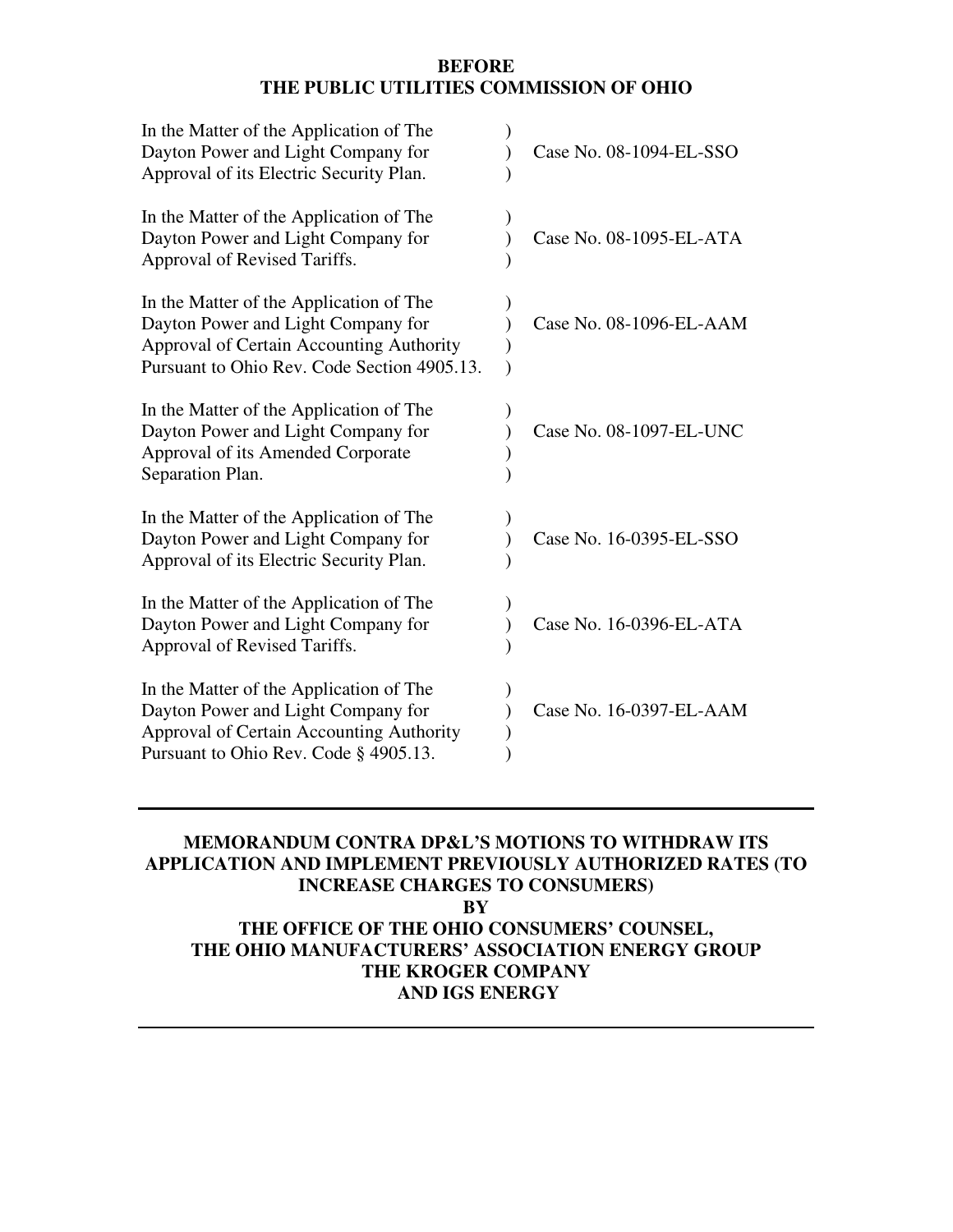Bruce Weston (0016973) Ohio Consumers' Counsel

William J. Michael (0070921) Counsel of Record (16-0395-EL-SSO, et al.) Ambrosia E. Logsdon (0096598) Assistant Consumers' Counsel

Maureen R. Willis (0020847) Counsel of Record (08-1094-EL-SSO, et al.) Terry L. Etter (0067445) Assistant Consumers' Counsel

#### **Office of the Ohio Consumers' Counsel**

65 East State Street, 7th Floor Columbus, Ohio 43215 Telephone: [Michael] (614) 466-1291 Telephone: [Logsdon] (614) 466-1292 Telephone: [Willis] (614) 466-9567 Telephone: [Etter] (614) 466-7964 william.michael@occ.ohio.gov ambrosia.logsdon@occ.ohio.gov maureen.willis@occ.ohio.gov terry.etter@occ.ohio.gov (willing to accept service by e-mail)

Angela Whitfield-Paul (0068774) Counsel of Record Carpenter Lipps & Leland L.L.P. 280 Plaza, Suite 1300 280 North High Street Columbus, Ohio 43215 (614) 365-9145 paul@carpenterlipps.com (willing to accept service by e-mail) *Counsel for The Kroger Company* 

Kimberly W. Bojko (0069402) Counsel of Record Carpenter Lipps & Leland L.L.P. 280 Plaza, Suite 1300 280 North High Street Columbus, Ohio 43215 (614) 365-4100 bojko@carpenterlipps.com (willing to accept service by e-mail) *Counsel for Ohio Manufacturers' Association Energy Group*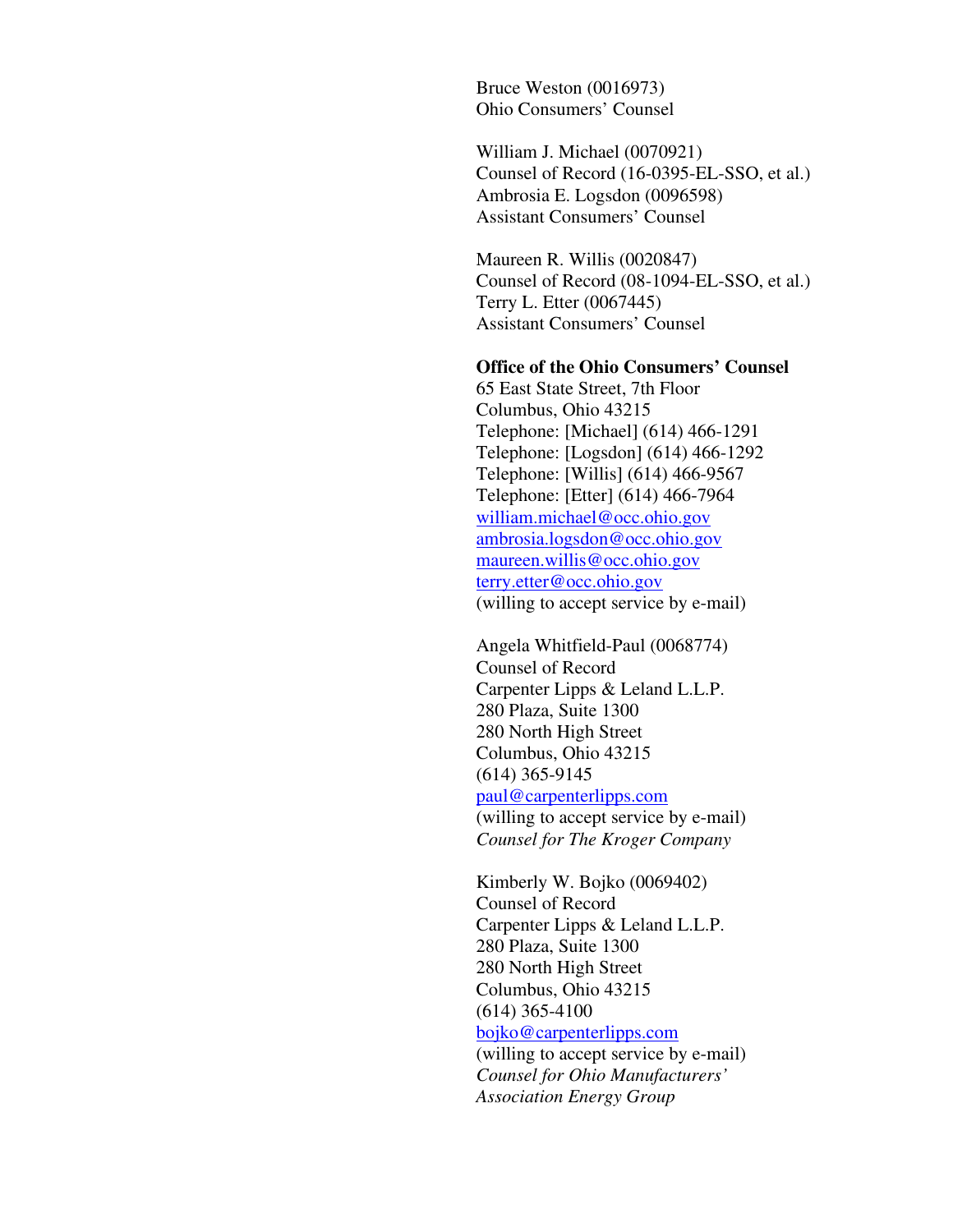Michael Nugent (0090408) Email: michael.nugent@igs.com Counsel of Record IGS Energy 6100 Emerald Parkway Dublin, Ohio 43016 Telephone: (614) 659-5065 Facsimile: (614) 659-5073 (willing to accept service by e-mail) *Counsel for IGS Energy*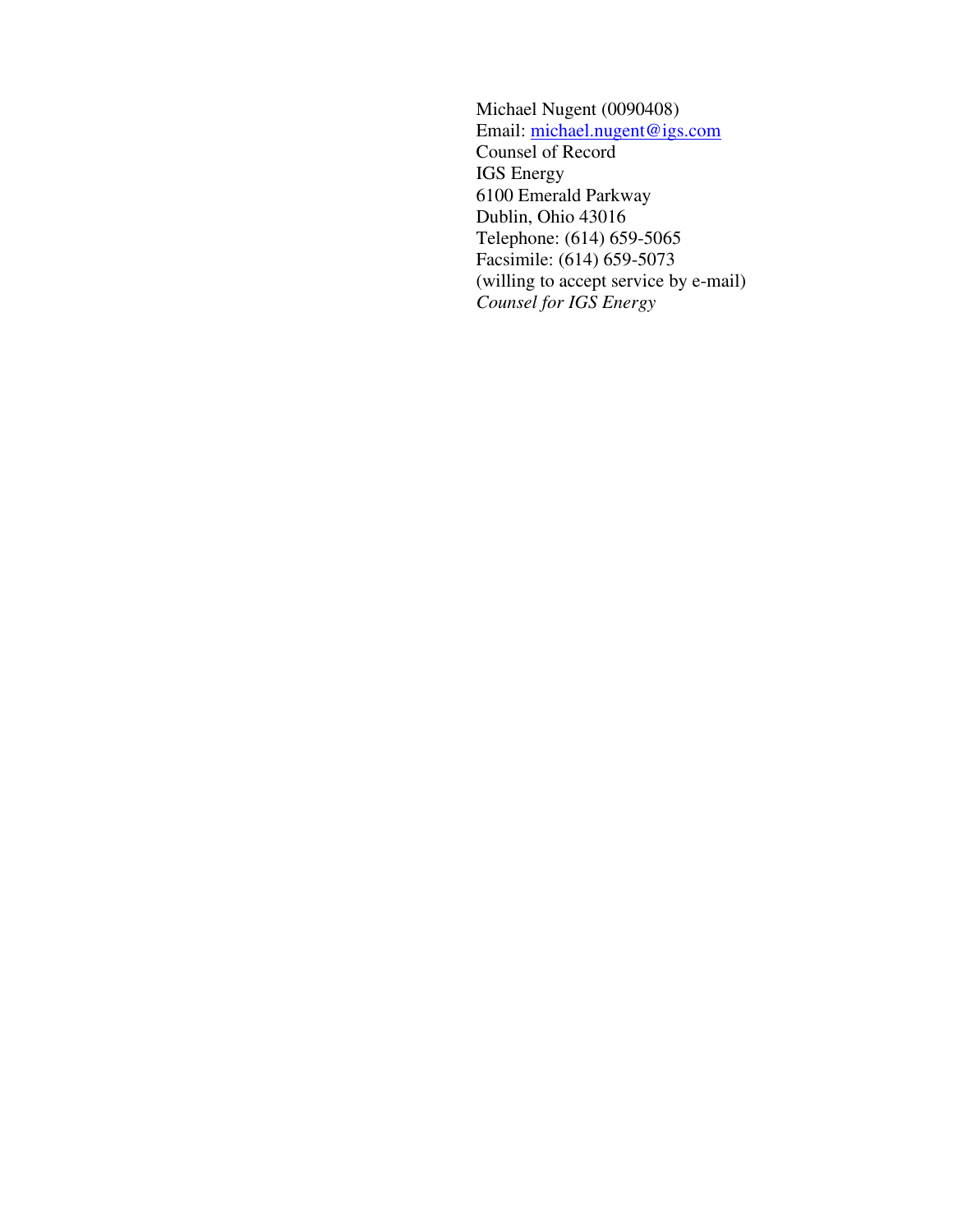# **TABLE OF CONTENTS**

| I.   |           |                                                                                                                                                                                                                                                                                                 |  |  |  |  |
|------|-----------|-------------------------------------------------------------------------------------------------------------------------------------------------------------------------------------------------------------------------------------------------------------------------------------------------|--|--|--|--|
| II.  |           |                                                                                                                                                                                                                                                                                                 |  |  |  |  |
|      | A.        | DP&L's Anti-Consumer Motion to Withdraw its Application should be<br>rejected because it has not followed the proper procedure under the                                                                                                                                                        |  |  |  |  |
|      | <b>B.</b> | DP&L's proposed frustration of consumer protection by withdrawal of its<br>application violates the plain language of R.C. $4928.143(C)(2)(a)$ because<br>the statute only allows withdrawal following modification of an                                                                       |  |  |  |  |
|      | C.        | DP&L's proposal to circumvent consumer protection by reverting to its<br>first electric security plan violates the plain language of R.C.<br>$4928.143(C)(2)(b)$ , which requires only that the PUCO continue the<br>utility's "most recent standard service offer," not that the PUCO continue |  |  |  |  |
|      | D.        | DP&L seeks to defy the PUCO's decision, and the Supreme Court of<br>Ohio's decision in <i>Ohio Edison</i> , and deprive its consumers of lower rates.                                                                                                                                           |  |  |  |  |
|      | Ε.        | DP&L should not be permitted the extraordinary result of depriving<br>consumers of a rate reduction by withdrawing and terminating its electric                                                                                                                                                 |  |  |  |  |
|      | F.        | DP&L's proposed extraordinary result of depriving consumers of a rate<br>reduction by withdrawing and terminating its electric security plan and                                                                                                                                                |  |  |  |  |
|      | G.        | DP&L's Anti-Consumer Motion to Withdrawal is improper and should be<br>denied because DP&L is attempting an unlawful partial withdrawal of its                                                                                                                                                  |  |  |  |  |
| III. |           |                                                                                                                                                                                                                                                                                                 |  |  |  |  |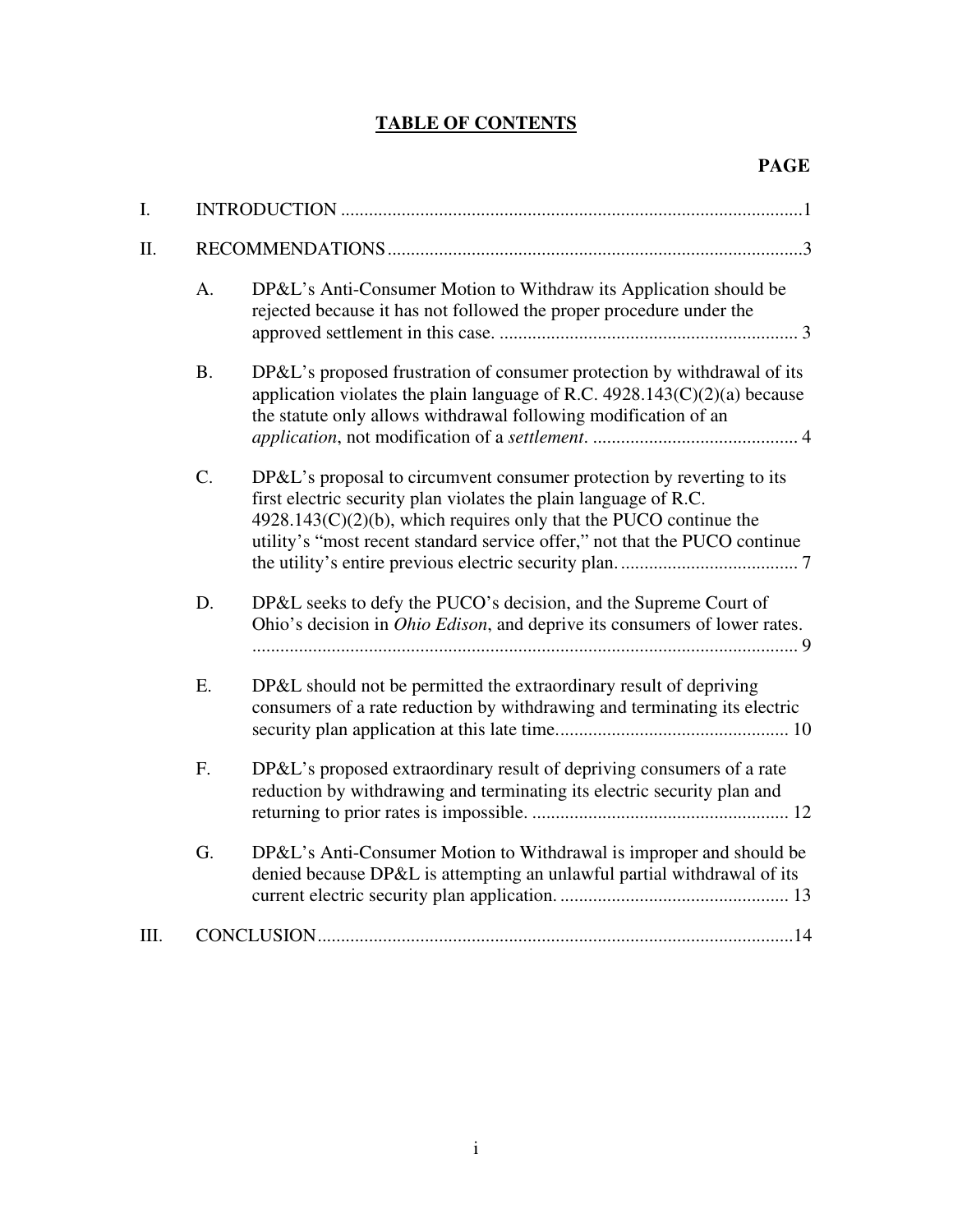#### **BEFORE THE PUBLIC UTILITIES COMMISSION OF OHIO**

| In the Matter of the Application of The<br>Dayton Power and Light Company for<br>Approval of its Electric Security Plan.                                                 | Case No. 08-1094-EL-SSO |
|--------------------------------------------------------------------------------------------------------------------------------------------------------------------------|-------------------------|
| In the Matter of the Application of The<br>Dayton Power and Light Company for<br>Approval of Revised Tariffs.                                                            | Case No. 08-1095-EL-ATA |
| In the Matter of the Application of The<br>Dayton Power and Light Company for<br>Approval of Certain Accounting Authority<br>Pursuant to Ohio Rev. Code Section 4905.13. | Case No. 08-1096-EL-AAM |
| In the Matter of the Application of The<br>Dayton Power and Light Company for<br>Approval of its Amended Corporate<br>Separation Plan.                                   | Case No. 08-1097-EL-UNC |
| In the Matter of the Application of The<br>Dayton Power and Light Company for<br>Approval of its Electric Security Plan.                                                 | Case No. 16-0395-EL-SSO |
| In the Matter of the Application of The<br>Dayton Power and Light Company for<br>Approval of Revised Tariffs.                                                            | Case No. 16-0396-EL-ATA |
| In the Matter of the Application of The<br>Dayton Power and Light Company for<br>Approval of Certain Accounting Authority<br>Pursuant to Ohio Rev. Code § 4905.13.       | Case No. 16-0397-EL-AAM |

## **MEMORANDUM CONTRA**

## **I. INTRODUCTION**

500,000 customers of DP&L should be receiving long overdue rate decreases as a

result of a Supreme Court decision overturning PUCO-authorized subsidies. But DP&L

wants to increase monthly rates for customers. The PUCO should reject DP&L's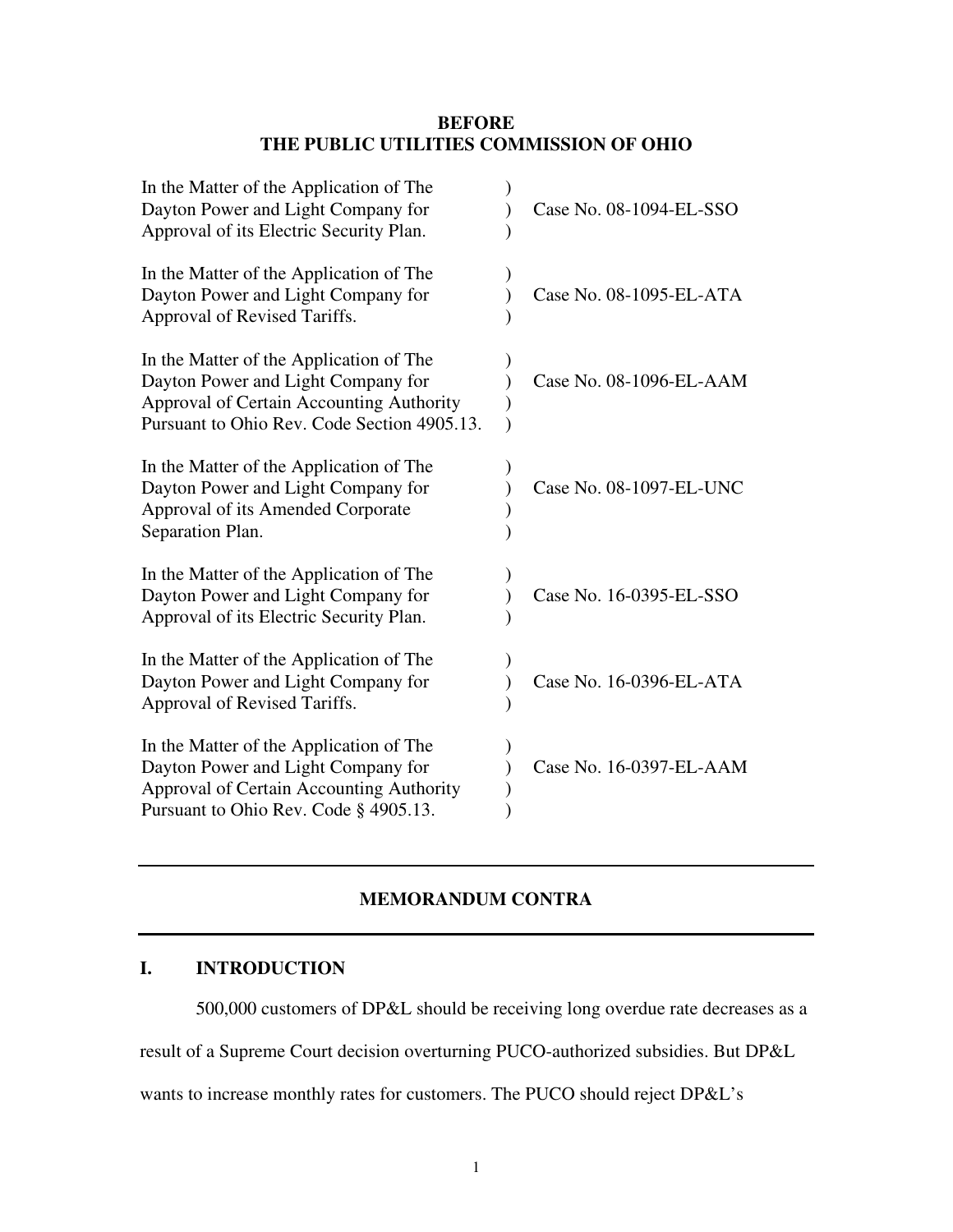regurgitated scheme to continue collecting unlawful subsidies from customers by reinstating select portions of old rates from its first electric security plan ("ESP"), its second ESP, and its third ESP that continue to collect unlawful subsidies from customers. $<sup>1</sup>$ </sup>

Since November 1, 2017, DP&L has taken approximately \$218.75 million in subsidies from customers in the Dayton area – where there is financial distress and a poverty level of 35% -- through its so-called Distribution Modernization Rider ("Rider DMR"). After the Supreme Court of Ohio invalidated the same rider that the PUCO approved for FirstEnergy, the PUCO ordered DP&L to stop charging customers for Rider DMR because it is an unlawful charge that customers should not be paying.<sup>2</sup> This vast sum of money was taken from consumers by DP&L (and the PUCO) with no allowance of a refund.

But, on November 26, 2019, DP&L filed a plan that defies the PUCO's ruling – and by necessary extension, the Supreme Court's ruling in *Ohio Edison*. DP&L proposed that the PUCO allow it to continue collecting from customers an unlawful above-market transition charge, under a different name (the Rate Stability Charge), from customers. DP&L seeks to withdraw and terminate its over two-year old Electric Security Plan (under R.C. 4928.143(C)(2)(b)). DP&L's maneuvering is a *heads I win, tails you lose* for consumers. For consumer protection, DP&L's unlawful efforts should be rejected.

<sup>&</sup>lt;sup>1</sup> Contemporaneously herewith, OCC has filed a Motion to Reject DP&L's Proposed Tariffs to Increase Consumer Rates in Case Nos. 08-1094-EL-SSO, 08-1095-EL-ATA, 08-1096-EL-AAM, and 08-1097-EL-UNC.

<sup>2</sup> *See* Supplemental Opinion and Order.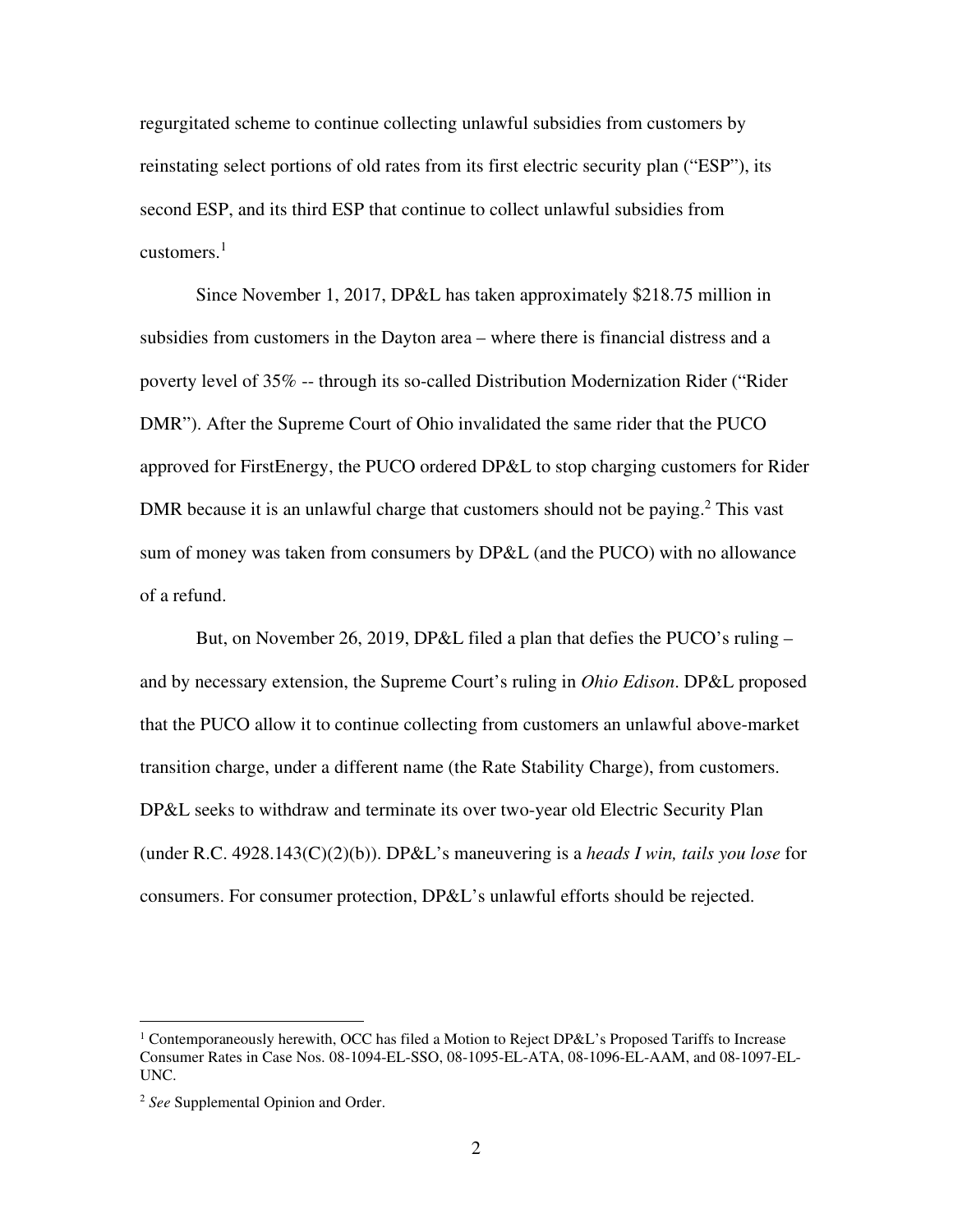#### **II. RECOMMENDATIONS**

### **A. DP&L's Anti-Consumer Motion to Withdraw its Application should be rejected because it has not followed the proper procedure under the approved settlement in this case.**

The electric security plan approved in this case is the product of a settlement.<sup>3</sup> The settlement describes a process – agreed to by DP&L – for withdrawing from the settlement (and hence the electric security plan).<sup>4</sup> It provides that if the PUCO does not adopt the settlement without material modification upon rehearing, or if the PUCO makes a material modification to any order adopting the settlement based on any reversal, vacation, or remand by the Supreme Court of Ohio, then DP&L may terminate and withdraw from the settlement by filing a notice.<sup>5</sup> It also provides that  $DP&L$  may not file such notice "without first negotiating in good faith with the other Signatory Parties to achieve an outcome that substantially satisfies the intent of the" settlement.<sup>6</sup>

So where, as here, the PUCO has modified the settlement based upon the Court's decision, DP&L must do at least two things before it can attempt to withdraw from the electric security plan settlement. First, it must apply for rehearing of a PUCO decision materially modifying the settlement. Second, it must negotiate in good faith with the other Signatory Parties.

Here, DP&L has done neither. It has not applied for rehearing of the Supplemental Opinion and Order. Instead, it filed its Notice of Withdrawal of its Application under R.C.  $4928.143(C)(2)(a)$  a mere five days after the Supplemental

<sup>3</sup> *See* Amended Stipulation and Recommendation (March 14, 2017).

<sup>4</sup> *See id.* at XI5.

<sup>5</sup> *See id.* 

<sup>6</sup> *See id.*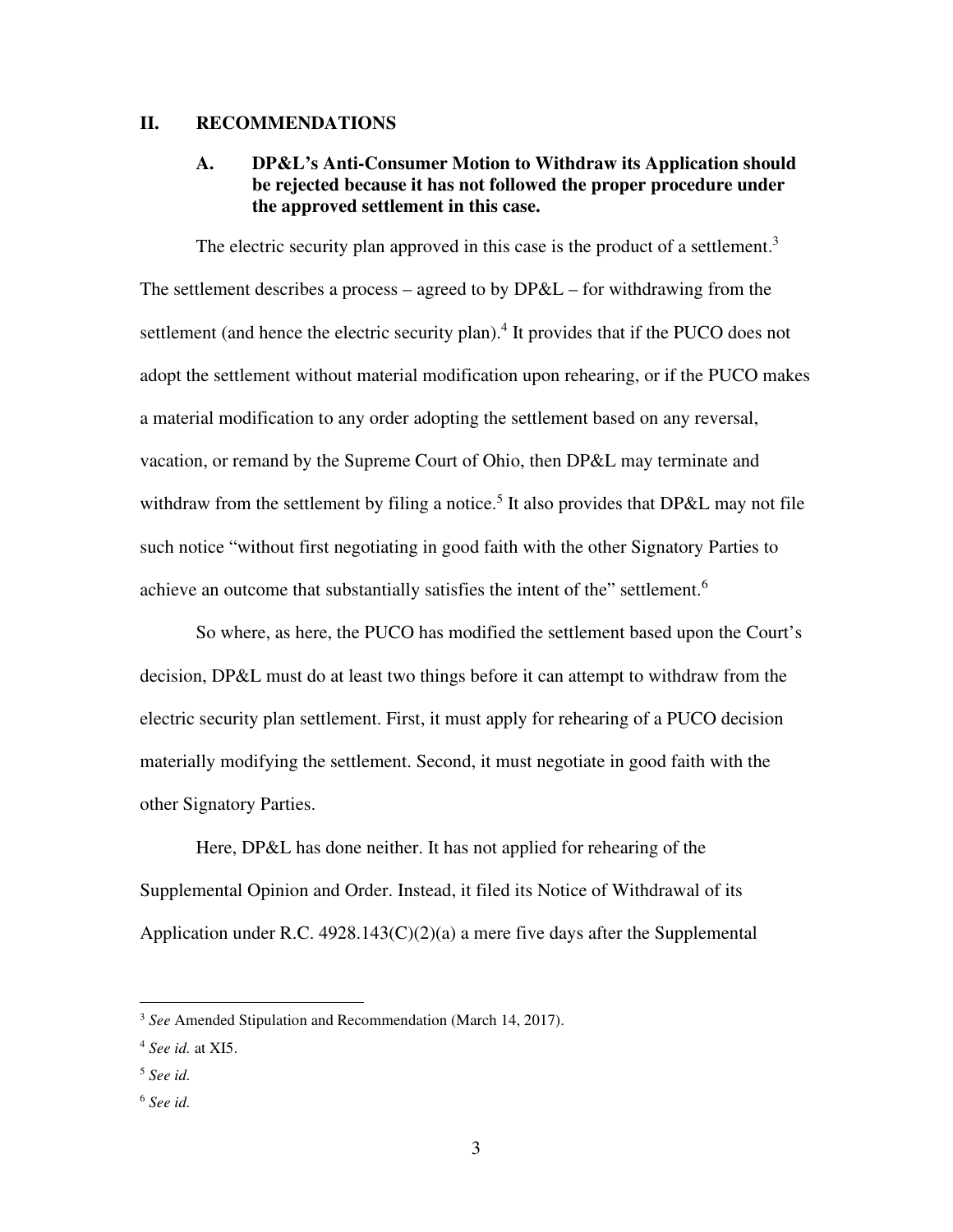Opinion and Order. Further, DP&L does not even make a representation that it has negotiated in good faith with the other Signatory Parties.

Additionally, interested stakeholders have taken a course deliberately intended to avoid DP&L from withdrawing its ESP and reverting to ESP I or to some blended plan: they entered into a settlement that prevents any of the signatories, including DP&L, from doing so without a full hearing on the matter. DP&L has freely entered into the settlement, which provides that "the [PUCO] *will convene an evidentiary hearing* to afford that Signatory Party the opportunity to contest the Stipulation" if that party wishes to withdraw from the case.<sup>7</sup> As such, DP&L may not withdraw its current ESP and adopt some prior ESP on its own accord, because it has agreed not to do so by stipulation.

Before filing its Notice of Withdrawal, DP&L did not comply with the settlement. The PUCO should enforce the requirement that DP&L follow the steps that it agreed to in the settlement in this case. As such, it should reject DP&L's Motion to Withdraw out of hand.<sup>8</sup>

### **B. DP&L's proposed frustration of consumer protection by withdrawal of its application violates the plain language of R.C. 4928.143(C)(2)(a) because the statute only allows withdrawal following modification of an** *application***, not modification of a** *settlement***.**

In its Notice of Withdrawal, DP&L cites R.C.  $4928.143(C)(2)(a)$  as the statutory authority for its claimed right to withdraw.<sup>9</sup> The plain language of the statute, however, does not support withdrawal in this case.

<sup>7</sup> *See* Settlement at 38-39 (italics added).

<sup>&</sup>lt;sup>8</sup> It is noteworthy that DP&L made this very argument in response to IGS Energy's Notice of Withdrawal from the Amended Stipulation and Recommendation. *See* DP&L's Motion to Strike Notice of Withdrawal from the Amended Stipulation (October 26, 2018).

<sup>&</sup>lt;sup>9</sup> Notice of Withdrawal at 1.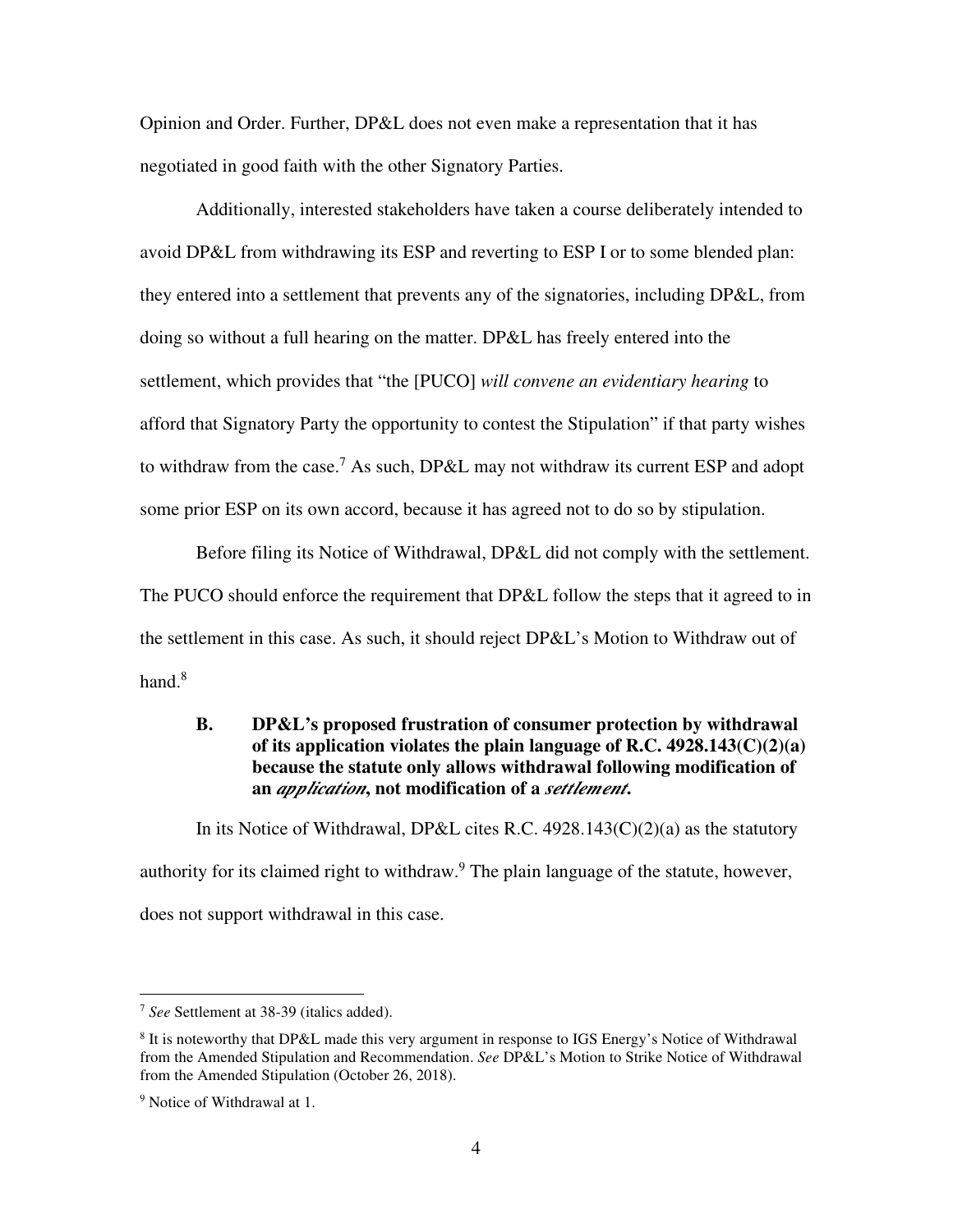Under R.C.  $4928.143(C)(2)(a)$ , "the electric distribution utility may withdraw the application, thereby terminating it, and may file a new standard service offer" only if "the commission modifies and approves an *application*" for an electric security plan. (emphasis added). Here, the PUCO did not modify and approve an application – it modified and approved a settlement.

R.C.  $4928.143(C)(2)(a)$  says nothing at all about a utility's right to withdraw when the PUCO modifies a settlement. A settlement and an application are not the same thing. If the General Assembly intended to allow a utility to withdraw its electric security plan application upon modification of a settlement, it would have said so. But it did not. DP&L's attempt to withdraw its application in response to an order modifying a settlement that has been in effect for almost three years does not comply with the plain language of R.C. 4928.143(C)(2)(a), and thus, it must be rejected.<sup>10</sup>

When a utility properly exercises its right to withdraw an electric security plan application, R.C.  $4928.143(C)(2)(b)$  requires the PUCO to "issue such order as is necessary to *continue* the provisions, terms, and conditions of the utility's most recent standard service offer." (emphasis added). Here, however, DP&L is proposing that the PUCO *reinstate* a long-expired electric security plan, which is different than *continuing* one.

Under R.C. 4928.141, electric distribution utilities in Ohio are required to provide a standard service offer. A standard service offer is a default rate that is available to all customers, ensuring that they will have access to electric generation, even if they choose

<sup>10</sup> *See, e.g., Risner v. Ohio Dept. of Nat. Resources,* 144 Ohio St.3d 278 2015) (statutory interpretation begins with a statute's plain language and a statute's must be applied as written where, as here, it is clear and unambiguous).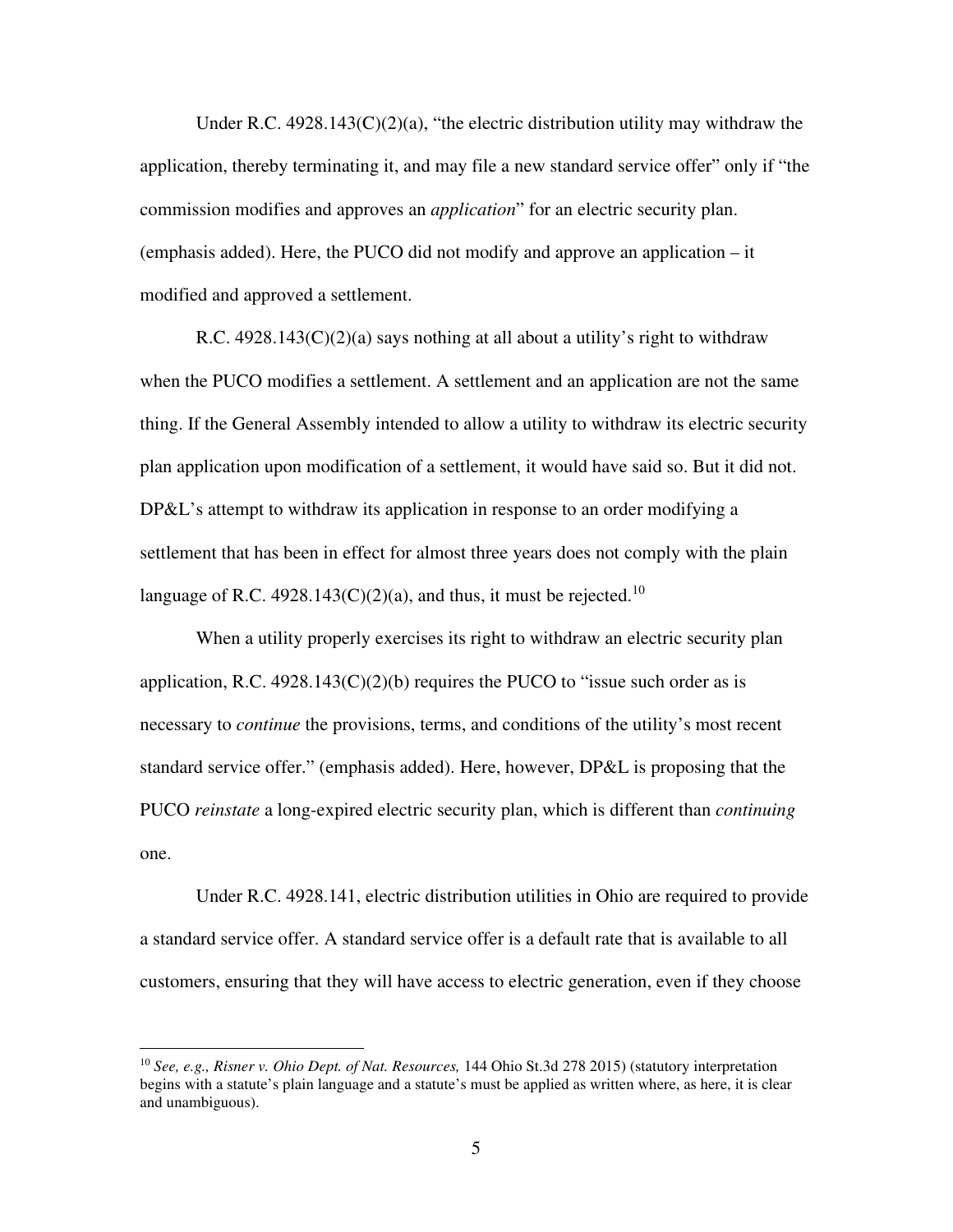not to shop with a competitive supplier. The utility can provide such a standard offer either through a market rate offer or an electric security plan.<sup>11</sup>

Regardless of that choice, however, the point is that the requirement to provide a standard service offer is ongoing. Thus, when a utility has an electric security plan in place, and that plan is set to expire, the utility must file an application with enough lead time such that the new application can be approved before the old plan expires. Otherwise, there could be a gap in the availability of a standard service offer, which would violate the requirement under R.C. 4928.141 that electric distribution utilities must provide a standard offer.

In this context, the intent of R.C.  $4928.143(C)(2)(b)$  is clear. The General Assembly expected a utility's application for a new electric security plan to be ruled upon *before* the old plan expired (to avoid the gap mentioned above). Thus, if the PUCO modified the application for the new electric security plan, the PUCO would simply "continue" the most recent plan under R.C.  $4928.143(C)(2)(b)$ , which would not yet have expired and would be in place until the PUCO ordered approval of the new application and final tariffs were filed implementing the new ESP (again, to avoid any gap). This is the only reasonable interpretation of the General Assembly's decision to use the word "continue."<sup>12</sup>

The situation here is quite different – and therefore not permitted by the plain language of the statute allowing a previous electric security plan to "continue." It is impossible for DP&L to "continue" its first electric security plan because that plan expired many years ago. The statute simply does not provide for the reinstatement of an

 $^{11}$  R.C. 4928.141.

<sup>12</sup> *See, e.g., Risner*, supra note 12.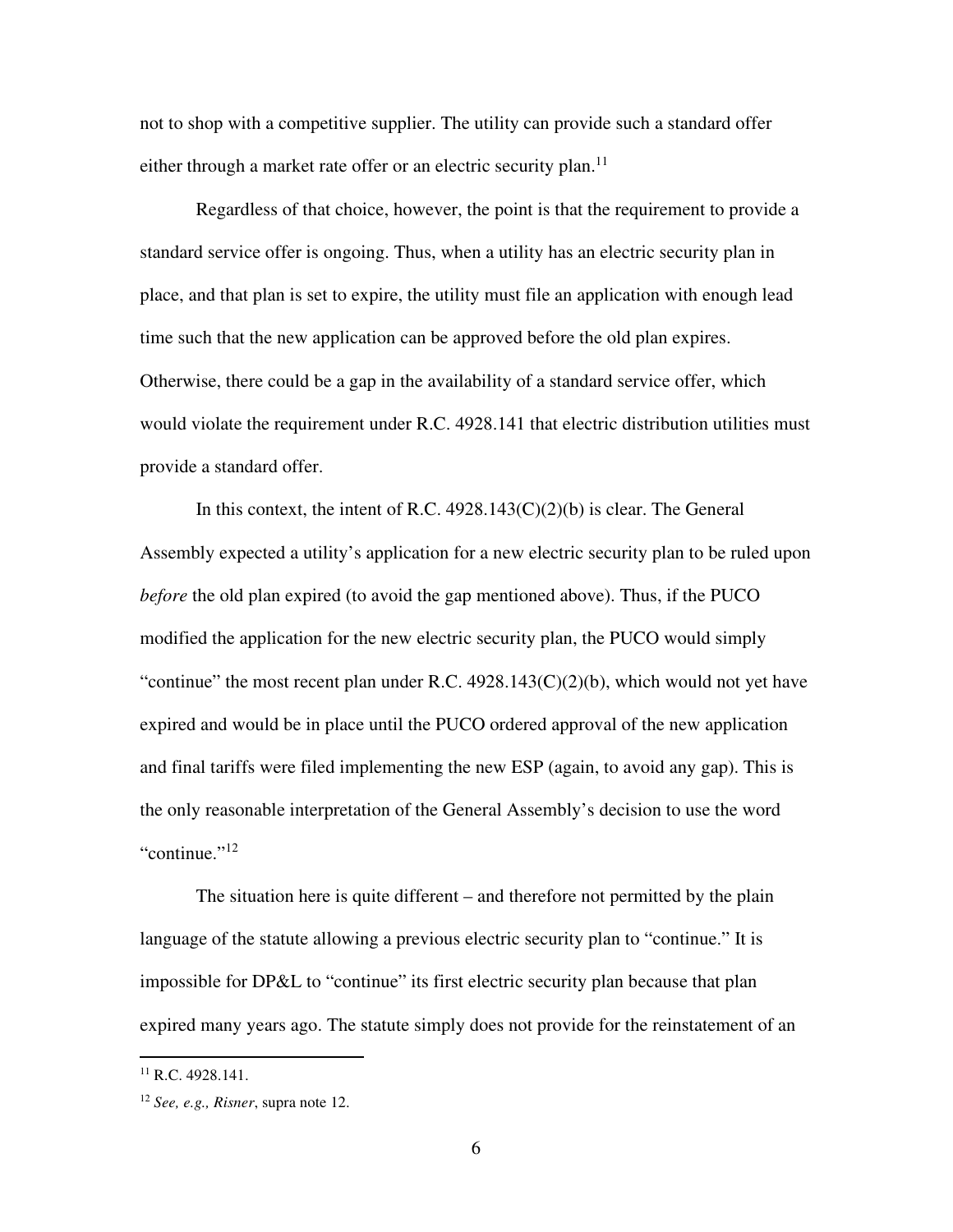electric security plan from many years ago, as opposed to the mere continuation of a plan that remains effective at the time of the PUCO's order on a new ESP.

**C. DP&L's proposal to circumvent consumer protection by reverting to its first electric security plan violates the plain language of R.C. 4928.143(C)(2)(b), which requires only that the PUCO continue the utility's "most recent standard service offer," not that the PUCO continue the utility's entire previous electric security plan.** 

DP&L proposes that it revert to its first electric security plan (but with some "add") ons" from its second and third electric security plans), including adding a charge to customers' bills under the Rate Stabilization Charge ("RSC"), which was included as part of the first electric security plan. In so proposing, DP&L again misreads R.C. 4928.143(C)(2)(b).

R.C. 4928.141 requires electric distribution utilities to provide a standard service offer in the form of either a market rate offer or an electric security plan. Specifically, the statute says that such a utility "shall provide customers, on a comparable and nondiscriminatory basis within its certified territory, a standard offer of all competitive retail electric services necessary to maintain essential electric service to customers, including a firm supply of electric generation service." That is, a "standard service offer" is the supply of *generation*, which is a competitive service in Ohio.

R.C.  $4928.143(C)(2)(b)$  provides that when a utility withdraws an electric security plan application, the PUCO "shall issue such order as is necessary to continue the provisions, terms, and conditions of the utility's most recent standard service offer." Notably, this statutory provision does *not* say that the PUCO must continue the most recent electric security plan.

An electric security plan and a standard service offer are not the same. Rather, a standard service offer is just *one component* of a larger electric security plan. The plain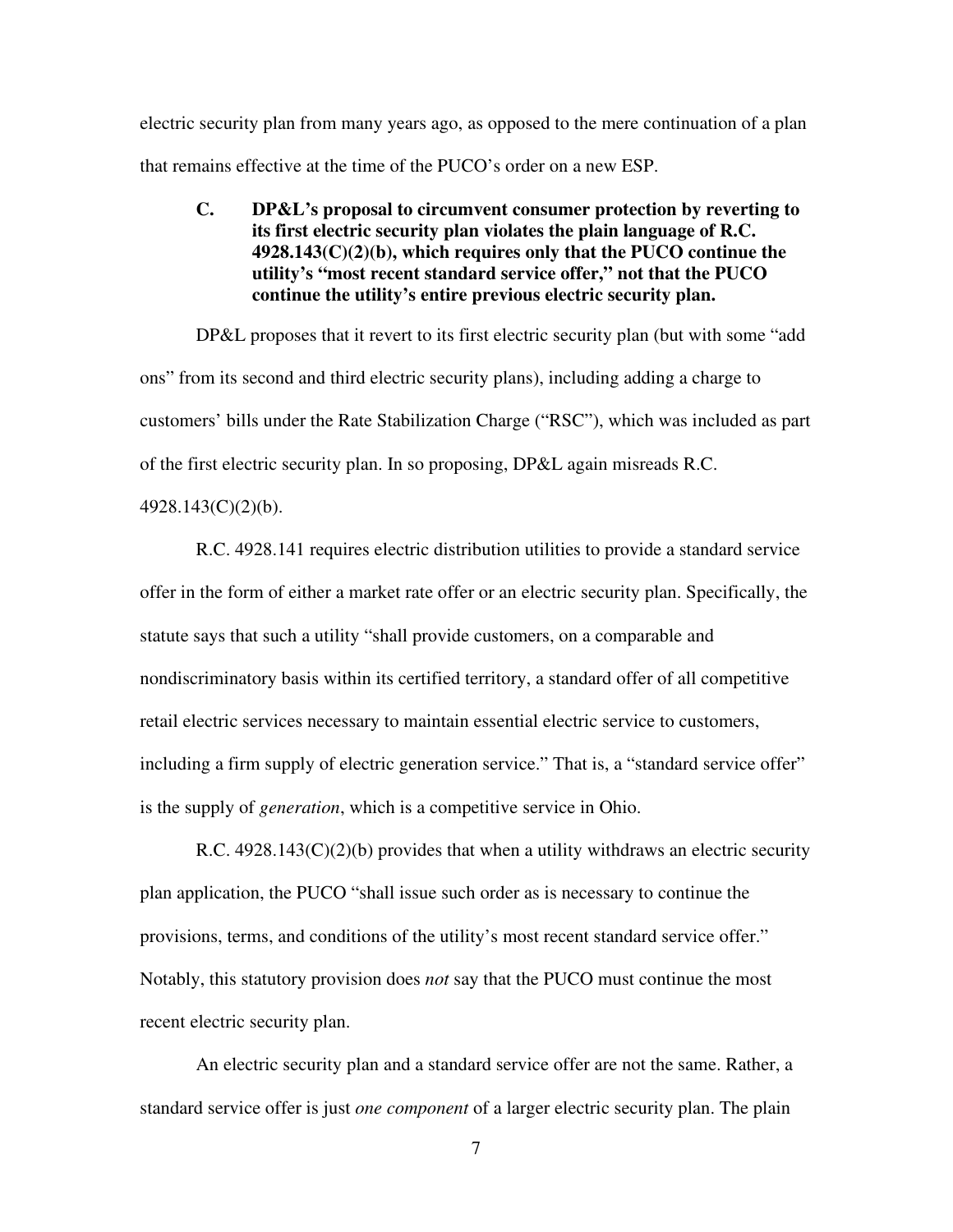language of R.C. 4928.141 and R.C. 4928.143 bear this out. As described above, under R.C. 4928.141, a standard service offer is a competitive *generation* service. An electric security plan, by contrast, is much broader. An electric security plan, for example, can include numerous types of *distribution* charges:

The plan may provide for or include, without limitation, any of the following:

(h) Provisions regarding the utility's distribution service, including ... provisions regarding single issue ratemaking, a revenue decoupling mechanism or any other incentive ratemaking, and provisions regarding distribution infrastructure and modernization incentives for the electric distribution utility....

(i) Provisions under which the electric distribution utility may implement economic development, job retention, and energy efficiency programs....<sup>13</sup>

These types of charges are part of an electric security plan, but they cannot be considered part of a "standard service offer." They are for distribution services, whereas a standard offer is a generation service.

Thus, when R.C.  $4928.143(C)(2)(b)$  says that the PUCO must "continue the provisions, terms, and conditions of the utility's most recent standard service offer," that does not mean that the PUCO must continue the entire previous electric security plan. Therefore, DP&L's proposal to reinstate its first electric security plan, including charges that are not part of its standard service offer, is inconsistent with the plain language of the law requiring the PUCO merely to provide that customers will have access to default generation service.<sup>14</sup>

 $13$  R.C. 4928.143(B).

<sup>14</sup> *See, e.g., Risner*, supra note 12.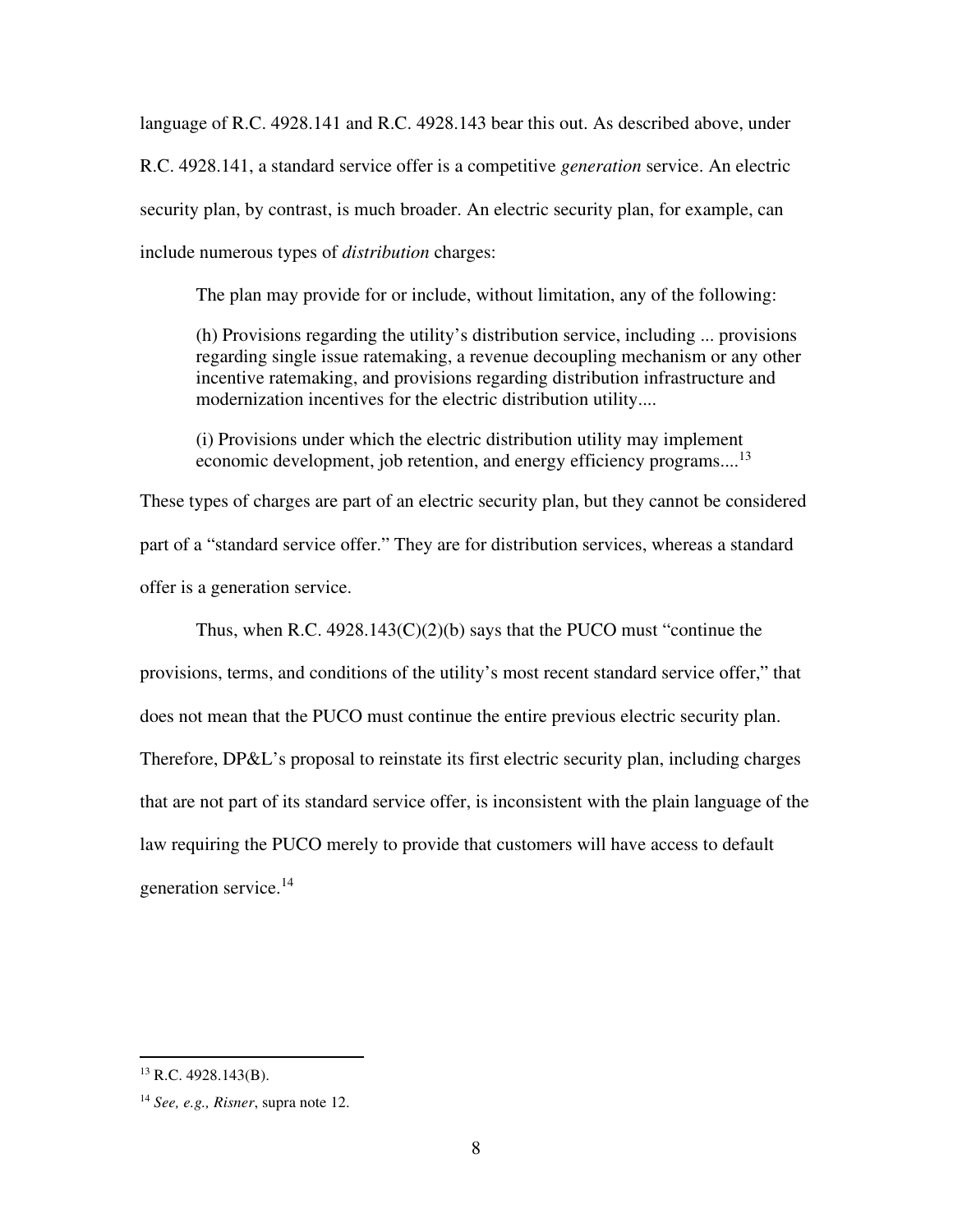### **D. DP&L seeks to defy the PUCO's decision, and the Supreme Court of Ohio's decision in** *Ohio Edison***, and deprive its consumers of lower rates.**

DP&L argues that a version of its standard service offer rates from 2016 approved in its first electric security plan must be put back into effect (pending a PUCO ruling that approves a new standard service offer). Under those previous rates, DP&L's idea would be to increase rates to customers and to charge customers a monthly rate stabilization charge that collects the very sort of transition charges that the Supreme Court of Ohio has previously rejected.<sup>15</sup> Essentially, it replaces one charge – Rider DMR, ordered removed from DP&L's electric security plan by the PUCO – with another charge – the RSC. Rather than seeing a full reduction in their bills as a result of eliminating Rider DMR, consumers will see only a partial reduction (the difference between the monthly reduction for the Rider DMR charge and the monthly increase for the RSC).

Implementing DP&L's previous standard service offer is not the right, reasonable, or lawful answer to the PUCO's Supplemental Opinion and Order or the Court's decision in *Ohio Edison*. The PUCO and the Court protected customers from paying charges like Rider DMR and the RSC. The PUCO should thwart DP&L's proposed work-around for maintaining subsidies in the face of a mandate to eliminate such charges from Ohioans' monthly electric bills. DP&L's proposed above-market rates feature a replacement for Rider DMR, which the Court rejected. This would allow DP&L to collect rates from customers that include an unlawful per month transition charge.<sup>16</sup>

<sup>15</sup> *See In the Matter of the Application of the Dayton Power & Light Company for Approval of its Market Rate Offer,* Case No. 12-426-EL-SSO et al., Supreme Court mandate (July 19, 2016).

<sup>16</sup> *In the Matter of the Application of the Dayton Power & Light Company for an Electric Security Plan,* Case No. 08-1094-EL-SSO et al., Tariff filing (August 1, 2016).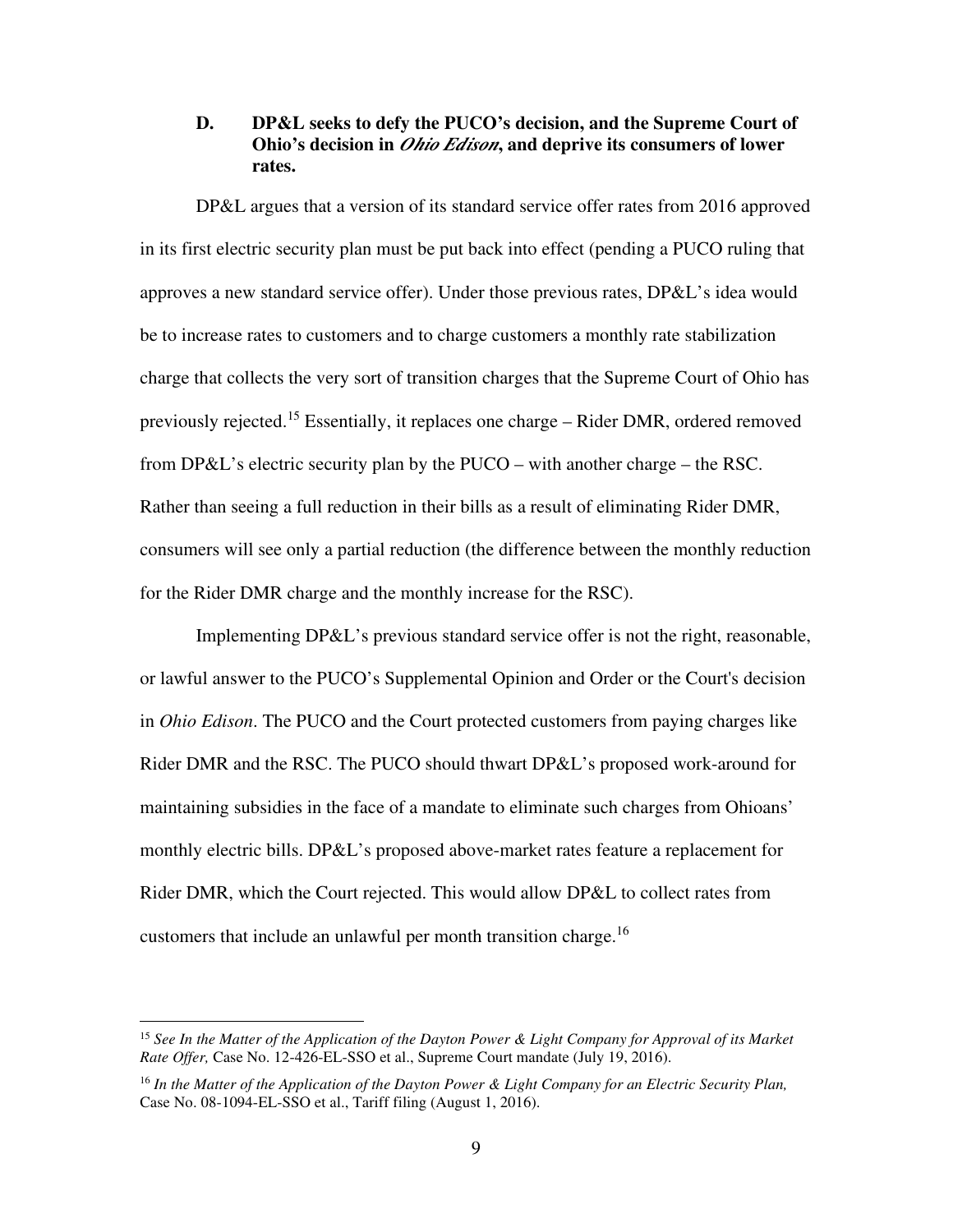Allowing DP&L to withdraw and terminate its application in response to an unfavorable decision from the PUCO and the Supreme Court of Ohio would also be unreasonable. Under the rules of statutory construction in Ohio, in enacting a statute, it is presumed that, inter alia, a just and reasonable result is intended.<sup>17</sup> What is unreasonable here about DP&L's attempted use of R.C.  $4928.143(C)(2)(a)$  is that parties would be deprived of the remedy the PUCO (and, by extension, the Supreme Court of Ohio) ordered –reduced rates where DP&L's customers do not have to pay Rider DMR. Under DP&L's approach, customers would be denied the lower rates mandated by the PUCO (and by extension, as a result of *Ohio Edison*, the Court). The PUCO's and the Court's decisions would be frustrated. And, the Ohio General Assembly's statute would be thwarted. The PUCO should deny DP&L's Motion to Withdrawal.

## **E. DP&L should not be permitted the extraordinary result of depriving consumers of a rate reduction by withdrawing and terminating its electric security plan application at this late time.**

DP&L nonetheless believes it has a right to implement what it interprets as prior rates (rates that would cost customers more) because the PUCO modified and approved the settlement after a legal challenge and related Court- decisions. In this latest twist on using Senate Bill 221 (Ohio's 2008 energy law) to cost Ohio consumers their hard-earned money, DP&L claims it can withdraw and terminate its electric security plan application filed in 2016, now over two years—almost three years-- into that plan. DP&L advances this argument despite having accepted and enjoyed the financial benefits of the 2016 plan for almost three years. During that time DP&L charged Dayton-area consumers more than \$218.75 million just for the unlawful Rider DMR (among other charges).

 $17$  R.C. 1.47(C).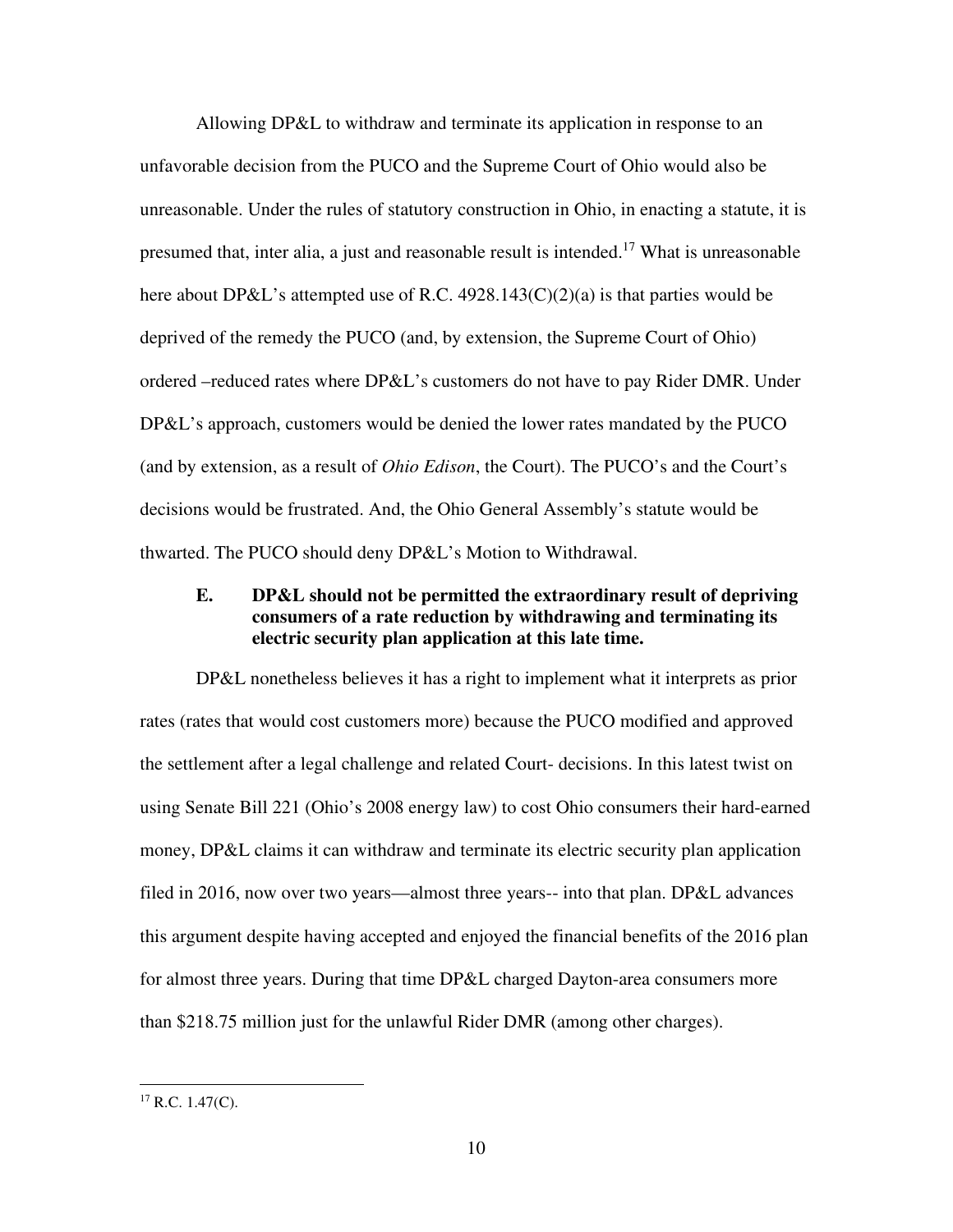In this context, the intent of R.C.  $4928.143(C)(2)(b)$  is clear. The General Assembly expected a utility's application for a new electric security plan to be ruled upon *before* the old plan is replaced. Thus, if the PUCO modified the application for the new electric security plan, the PUCO would simply "continue" the most recent plan under R.C.  $4928.143(C)(2)(b)$ . And it would be in place until the PUCO ordered approval of the new application and final tariffs were filed implementing the new ESP. This is the only reasonable interpretation of the General Assembly's decision to use the word "continue."<sup>18</sup>

Having accepted the 2016 plan and having charged consumers plenty for that acceptance, DP&L should be precluded from withdrawing in response to the PUCO's directive (itself the necessary result of *Ohio Edison*). DP&L has reaped the financial benefits of increased revenues under the plan. Now at a time when the PUCO (based on the Ohio Supreme Court's decision in *Ohio Edison*) has determined that charges were unlawful and customers deserve a break in rates, DP&L seeks to terminate the plan, rather than provide customers with reduced rates. DP&L's interpretation of the statute is wrong.

Under DP&L's interpretation of R.C. 4928.143(C)(2)(b), customers will pay increased rates and then be hit with a new set of rates under a new electric security plan. If DP&L's scheme is adopted, stability and continuity of rates for customers under the 2016 electric security plans is undermined. The PUCO should deny DP&L's request.

<sup>18</sup> *See, e.g., Risner,* supra note 10.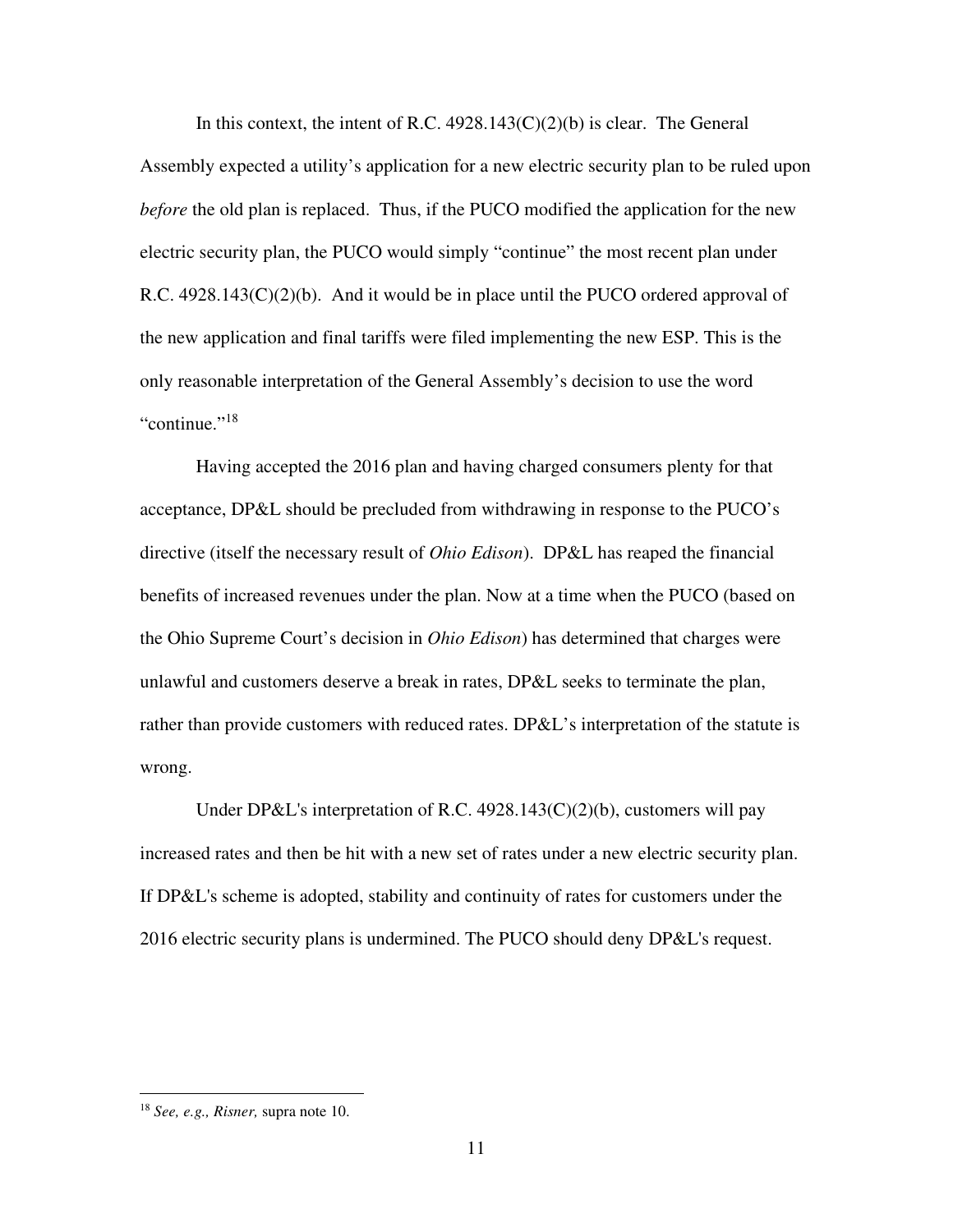## **F. DP&L's proposed extraordinary result of depriving consumers of a rate reduction by withdrawing and terminating its electric security plan and returning to prior rates is impossible.**

The right to withdraw an electric security plan application is not unlimited. The PUCO itself has recognized this when in the past it has determined that the filing of tariffs consistent with its Opinion and Order (modifying the electric security plan) is to be deemed as acceptance of the Order (thereby precluding later withdrawal).<sup>19</sup>

In this case, the return to prior rates is impossible. Under R.C.  $4928.143(C)(2)(b)$ , if a utility withdraws an application or if the PUCO disapproves the application, then the provisions, terms, and conditions of the utility's recent standard service offer must be continued. Because DP&L's withdrawal is so late into the term of the electric security plan, it is impossible to go back to the most recent standard service offer. For DP&L that would mean (among other things) going back to a standard service offer that is priced based on DP&L supplying the power, instead of the auction-based standard service.

But DP&L has procured power for standard service through 2021 by way of auctions held much earlier. Those auctions cannot be undone.<sup>20</sup> And DP&L in its tariff filing to implement the proposed rates has not proposed undoing the auctions to get back to the most recent standard service offer.<sup>21</sup> Thus, even DP&L understands that its argument under the statute is flawed.

<sup>19</sup> *See In the Matter of the Application Seeking Approval of Ohio Power Company's Proposal to Enter into an Affiliate Power Purchase Agreement for Inclusion in the Power Purchase Agreement Rider,* Case No. 14-1693-EL-RDR, Opinion and Order at 106 (March 31, 2016); *In the Matter of the Application of Ohio Edison Company, The Cleveland Electric Illuminating Company, and the Toledo Edison Company for Authority to Provide for a Standard Service Offer Pursuant to R.C. 4928.143 in the Form of an Electric Security Plan*, Case No. 14-1297-EL-SSO, Opinion and Order at 86 (March 31, 2016).

<sup>20</sup> *See* Notice of Filing Proposed Tariffs at 2 (DP&L states that it "will honor existing contracts with winning competitive bid suppliers through the end of their term (May 2021) and maintain current PJM obligations for all suppliers.").

<sup>21</sup> *See id.*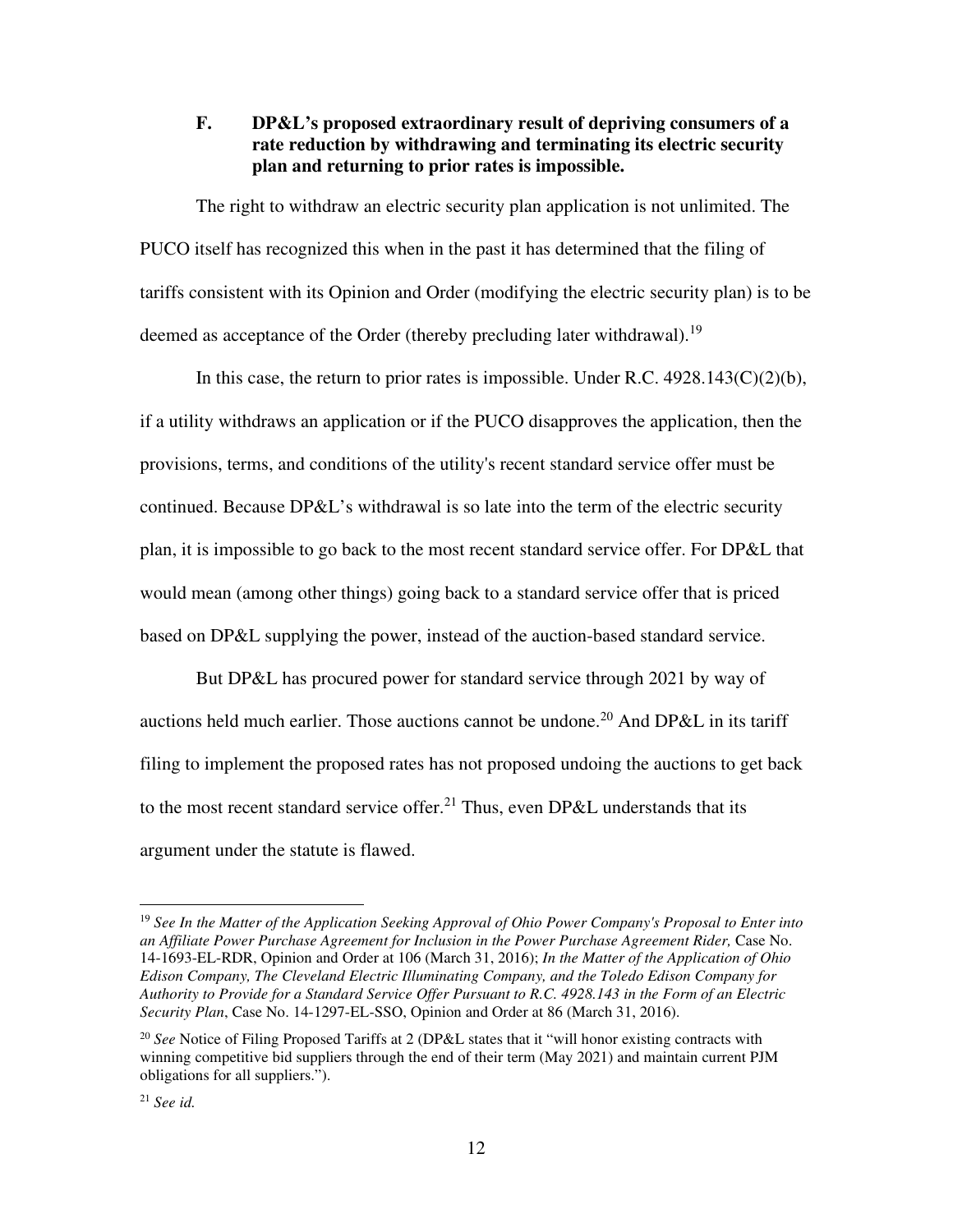## **G. DP&L's Anti-Consumer Motion to Withdrawal is improper and should be denied because DP&L is attempting an unlawful partial withdrawal of its current electric security plan application.**

Under certain circumstances (as described above, not present here), a utility may withdraw its electric security plan application under R.C.  $4928.143(C)(2)(a)$ . When a utility does so, it withdraws the application in its entirety, "thereby terminating it." The statute, however, does not allow a utility to keep the parts of its new electric security plan that it likes and revert to the parts of an old plan that it also likes, cobbling together a hybrid or blended electric security plan to the utility's advantage. But that is exactly what DP&L has done here.

DP&L cherry-picks charges and provisions from its first, second, and third electric security plans. It does *not* propose a full withdrawal of its third electric security plan and full reinstatement of its first electric security.

Although DP&L claims that it is returning to its first electric security plan, it also proposes keeping competitive solicitations, the Storm Rider, Uncollectible Rider, Regulatory Compliance Rider, Decoupling Rider, and Distribution Investment Rider.<sup>22</sup> *None of these riders or charges were in DP&L's first electric security plan that DP&L is proposing to go back to.*<sup>23</sup> If they were removed from DP&L's tariffs (which they should be), a typical residential consumer would save an additional \$5.51 per month.<sup>24</sup> Such cherry-picking of charges to suit DP&L's purposes (charging customers more) underscores that  $DP&L$ 's Motion to Withdraw does not comply with 4928.143(C)(2).

<sup>22</sup> *See* Tariffs attached to DP&L's Notice of Filing Proposed Tariffs (November 25, 2019).

<sup>23</sup> *See generally* Notice of Filing Proposed Tariffs.

<sup>&</sup>lt;sup>24</sup> Storm Rider (\$1.01) + Regulatory Compliance Rider (\$.45) + Decoupling Rider (\$1.30) + Distribution Investment Rider (\$2.75). *See id.*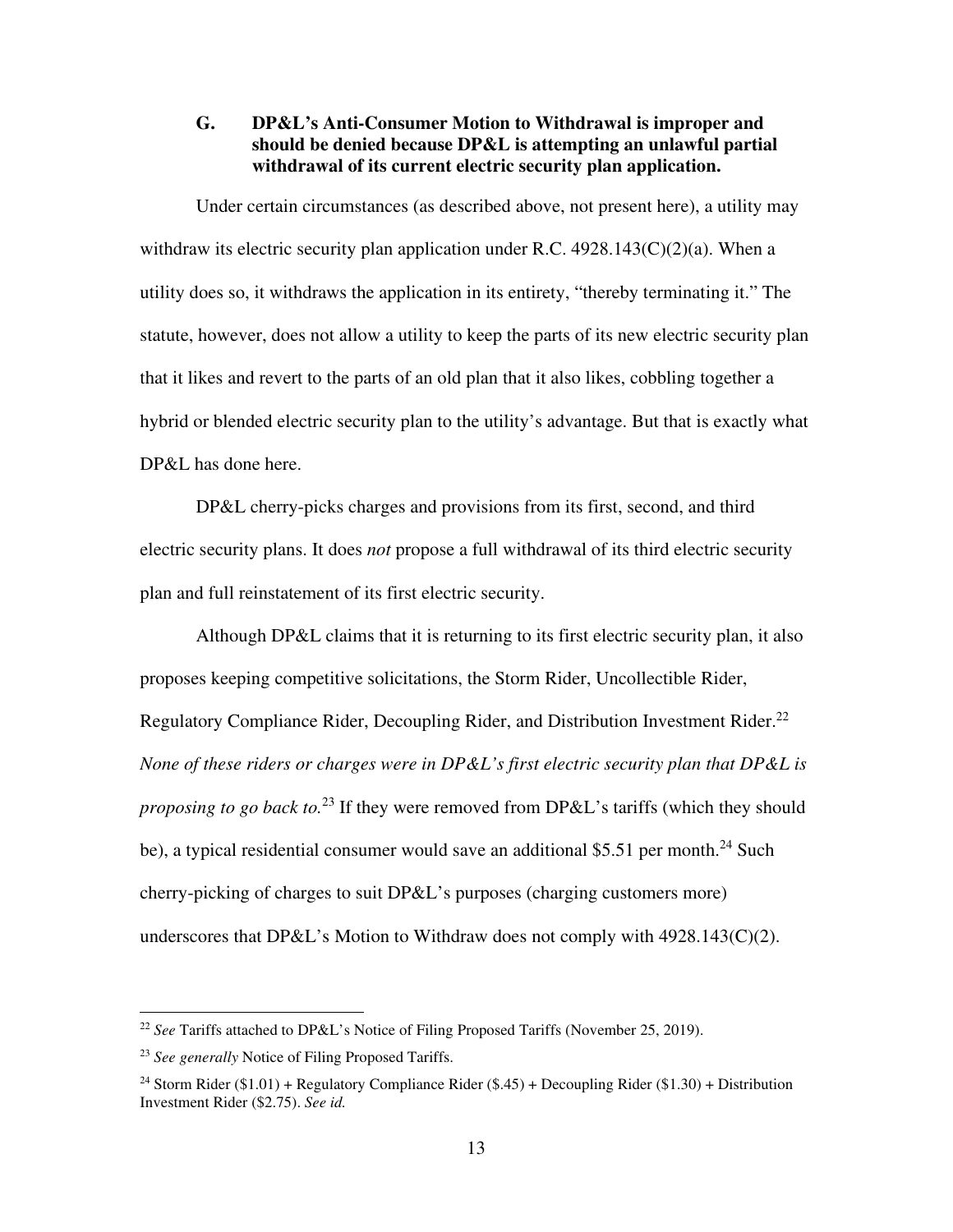#### **III. CONCLUSION**

The PUCO should deny DP&L's Anti-Consumer Motion to Withdraw. The

PUCO should reaffirm its Order and direct DP&L to immediately stop collecting the

unlawful and unwarranted monthly Rider DMR charge from Dayton-area consumers.

Respectfully submitted,

Bruce Weston (0016973) Ohio Consumers' Counsel

*/s/ William J. Michael*  William J. Michael (0070921) Counsel of Record (16-0395-EL-SSO, et al.) Ambrosia E. Logsdon (0096598) Assistant Consumers' Counsel

Maureen R. Willis (0020847) Counsel of Record (08-1094-EL-SSO, et al.) Terry L. Etter (0067445) Assistant Consumers' Counsel

#### **Office of the Ohio Consumers' Counsel**

65 East State Street, 7th Floor Columbus, Ohio 43215 Telephone: [Michael] (614) 466-1291 Telephone: [Logsdon] (614) 466-1292 Telephone: [Willis] (614) 466-9567 Telephone: [Etter] (614) 466-7964 william.michael@occ.ohio.gov ambrosia.logsdon@occ.ohio.gov maureen.willis@occ.ohio.gov terry.etter@occ.ohio.gov (willing to accept service by e-mail)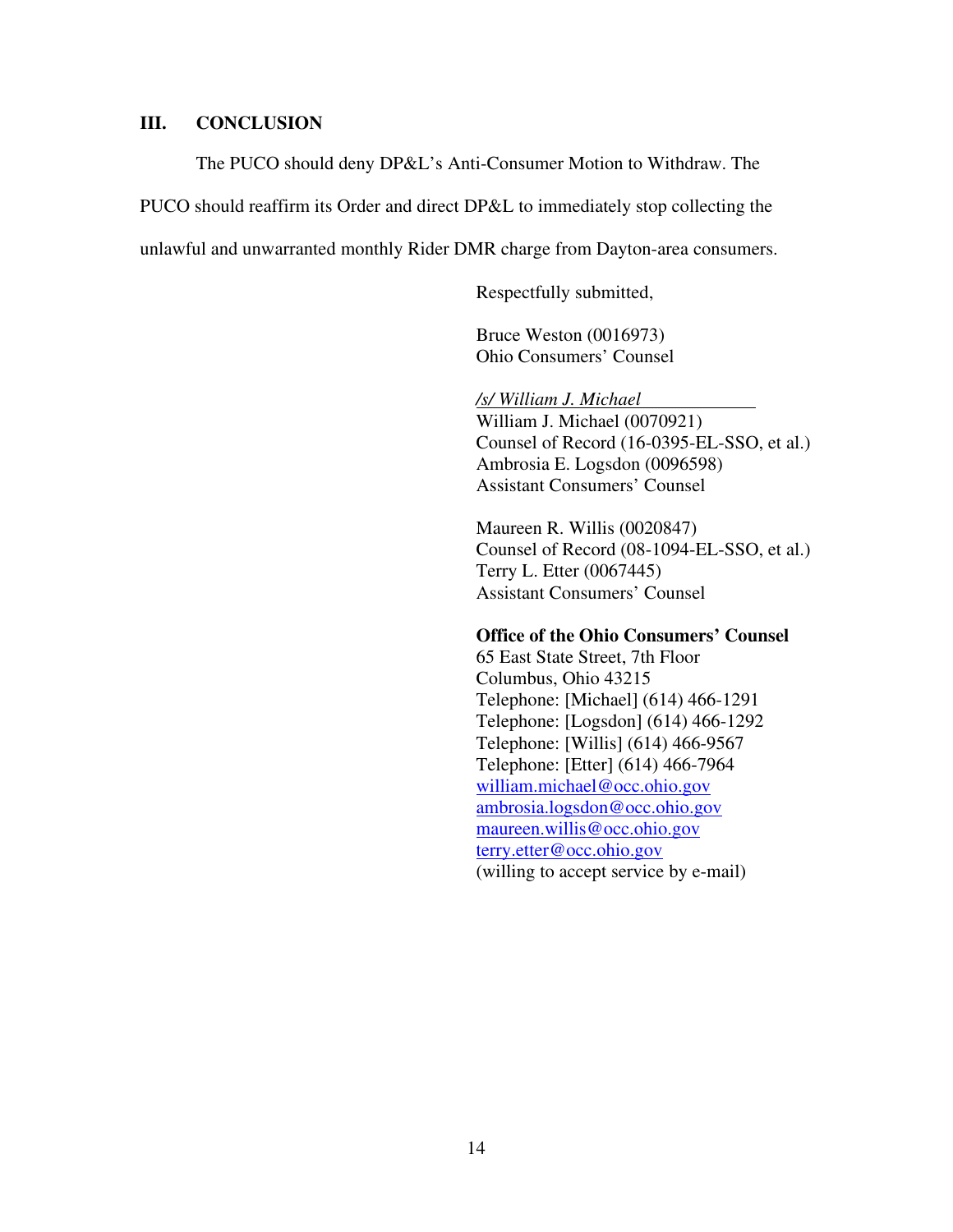#### */s/ Angela Whitfield-Paul*

Angela Whitfield-Paul (0068774) Counsel of Record Carpenter Lipps & Leland L.L.P. 280 Plaza, Suite 1300 280 North High Street Columbus, Ohio 43215 (614) 365-9145 paul@carpenterlipps.com (willing to accept service by e-mail) *Counsel for The Kroger Company* 

#### */s/ Kimberly W. Bojko*

Kimberly W. Bojko (0069402) Counsel of Record Carpenter Lipps & Leland L.L.P. 280 Plaza, Suite 1300 280 North High Street Columbus, Ohio 43215 (614) 365-4100 bojko@carpenterlipps.com

 (willing to accept service by e-mail) *Counsel for Ohio Manufacturers' Association Energy Group* 

#### */s/ Michael Nugent*

Michael Nugent (0090408) Email: michael.nugent@igs.com Counsel of Record IGS Energy 6100 Emerald Parkway Dublin, Ohio 43016 Telephone: (614) 659-5065 Facsimile: (614) 659-5073 (willing to accept service by e-mail) *Attorney for IGS Energy*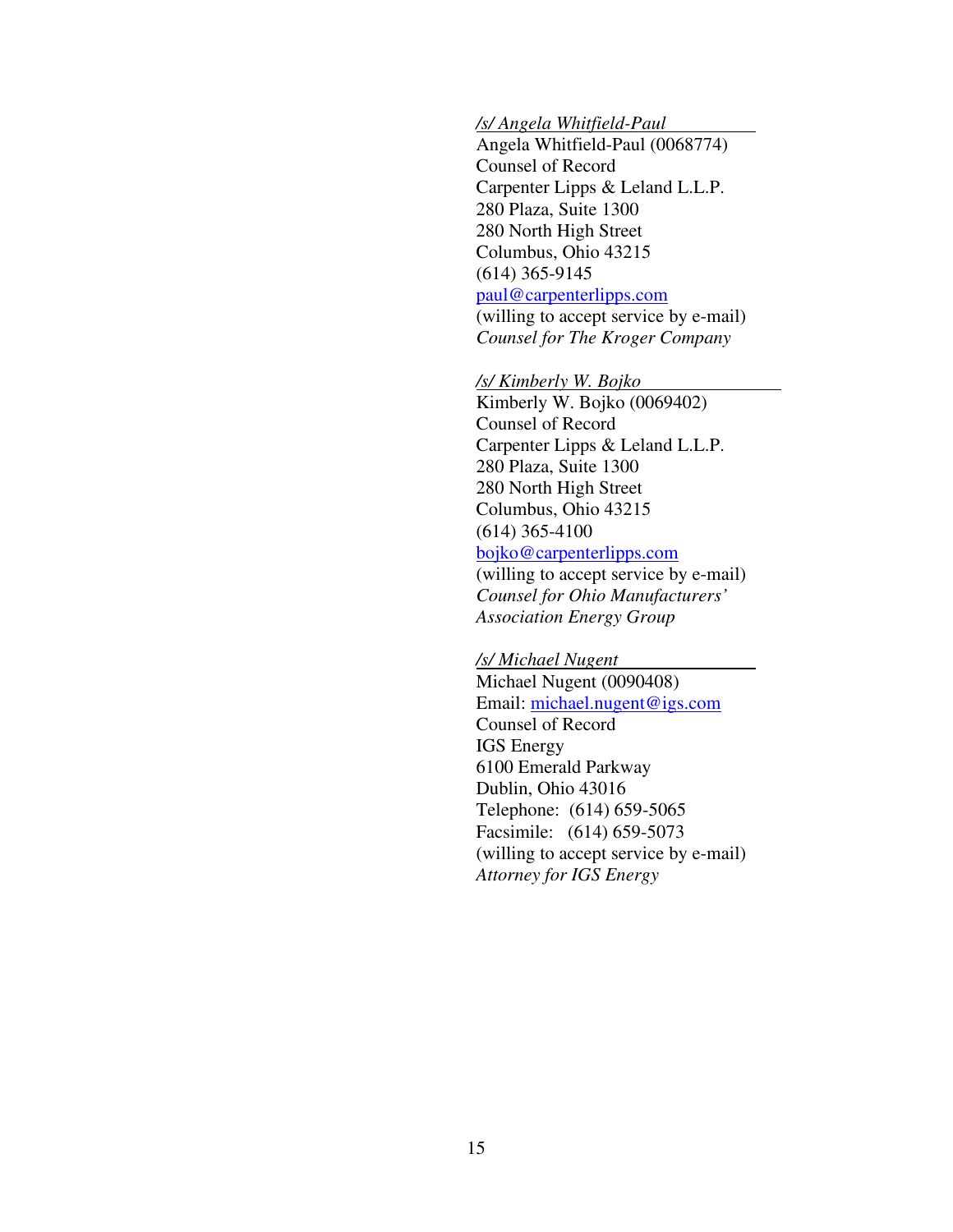### **CERTIFICATE OF SERVICE**

I hereby certify that a true and accurate copy of the Memorandum Contra was

served upon the following parties via electronic transmission this 4<sup>th</sup> day of December

2019.

 */s/ William J. Michael*  William J. Michael Assistant Consumers' Counsel

The PUCO's e-filing system will electronically serve notice of the filing of this document on the following parties:

### **SERVICE LIST**

#### **Case No. 16-0395-EL-SSO, et al.**

Thomas.mcnamee@ohioattorneygeneral.gov dboehm@bkllawfirm.com mkurtz@bkllawfirm.com jkylercohn@bkllawfirm.com kboehm@bkllawfirm.com fdarr@mwncmh.com mpritchard@mwncmh.com mjsettineri@vorys.com glpetrucci@vorys.com ibatikov@vorys.com wasieck@vorys.com mleppla@theoec.org cmooney@ohiopartners.org joliker@igsenergy.com mswhite@igsenergy.com ebetterton@igsenergy.com Slesser@calfee.com jlang@calfee.com talexander@calfee.com mkeaney@calfee.com slesser@calfee.com elizabeth.watts@duke-energy.com jeanne.kingery@duke-energy.com gthomas@gtpowergroup.com stheodore@epsa.org laurac@chappelleconsulting.net jdoll@djflawfirm.com Attorney Examiners: gregory.price@puco.ohio.gov patricia.schabo@puco.ohio.gov

michael.schuler@aes.com djireland@ficlaw.com jsharkey@ficlaw.com mfleisher@elpc.org kfield@elpc.org jeffrey.mayes@monitoringanalytics.com evelyn.robinson@pjm.com schmidt@sppgrp.com rsahli@columbus.rr.com tony.mendoza@sierraclub.org kristin.henry@sierraclub.org mdortch@kravitzllc.com rparsons@kravitzllc.com Bojko@carpenterlipps.com perko@carpenterlipps.com Ghiloni@carpenterlipps.com paul@carpenterlipps.com sechler@carpenterlipps.com mwarnock@bricker.com dparram@bricker.com dborchers@bricker.com lhawrot@spilmanlaw.com dwilliamson@spilmanlaw.com charris@spilmanlaw.com ejacobs@ablelaw.org rseiler@dickinsonwright.com cpirik@dickinsonwright.com wvorys@dickinsonwright.com todonnell@dickinsonwright.com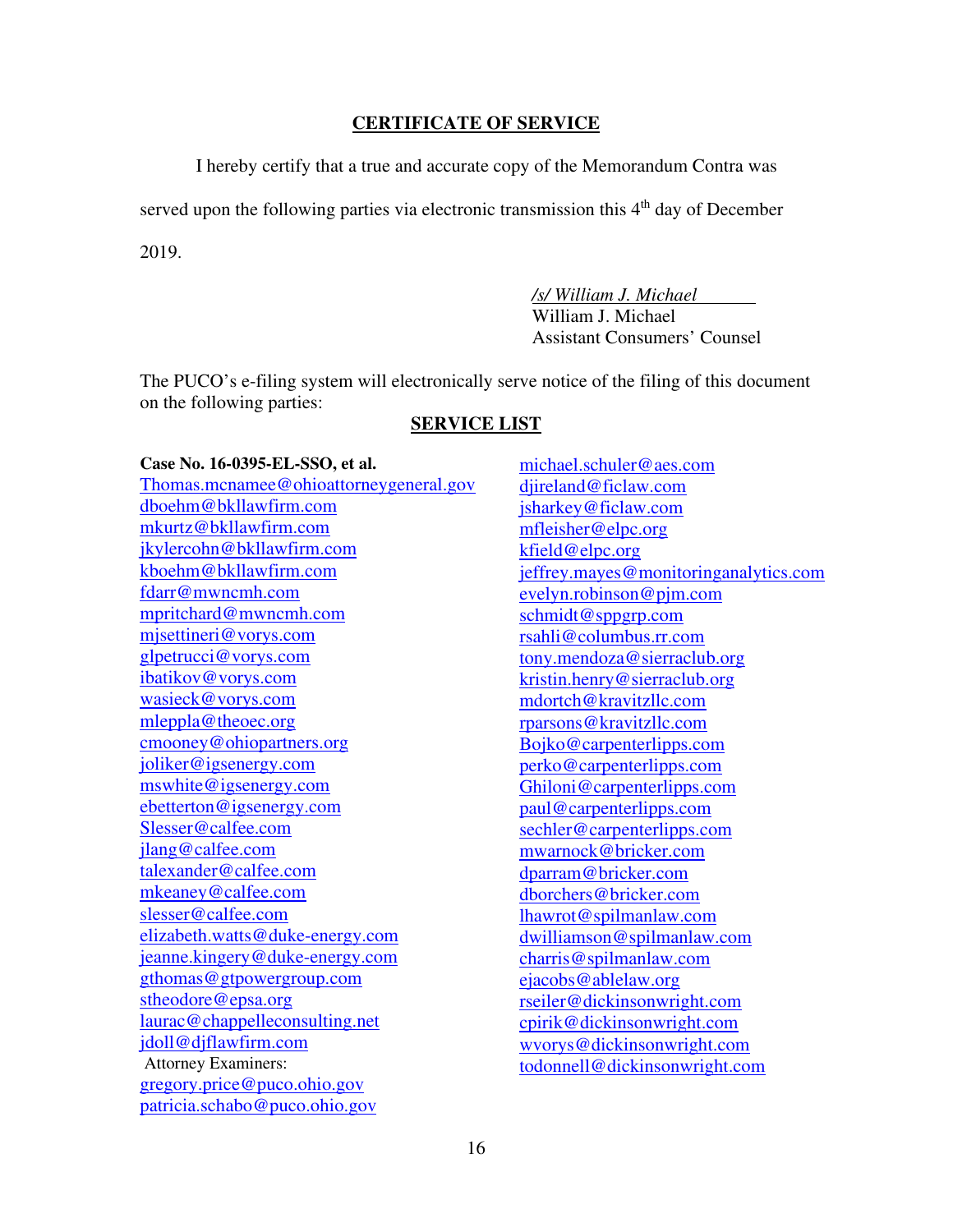#### **Case No. 08-1094-EL-SSO, et al**

Thomas.Lindgren@ohioattorneygeneral.gov thomas.mcnamee@ohioattorneygeneral.gov cfaruki@ficlaw.com jsharkey@ficlaw.com joliker@mwncmh.com sam@mwncmh.com drinebolt@aol.com cmooney@ohiopartners.org Ned.Ford@fuse.net ricks@ohanet.org wis29@yahoo.com smhoward@vssp.com mjsettineri@vorys.com BarthRoyer@aol.com Gary.A.Jeffries@dom.com Bojko@carpenterlipps.com sechler@carpenterlipps.com fdarr@mwncmh.com jlang@calfee.com talexander@calfee.com mkeaney@calfee.com mswhite@igsenergy.com

Attorney General: Gregory.Price@puc.state.oh.us Amy.spiller@duke-energy.com Jeanne.kingery@duke-energy.com Ellizabeth.watts@duke-energy.com haydenm@firstenergycorp.com mjsatterwhite@aep.com stnourse@aep.com judi.sobecki@dplinc.com jbentine@cwslaw.com mwhite@cwslaw.com henryeckhart@aol.com dboehm@bkllawfirm.com mkurtz@bkllawfirm.com jkyler@bkllawfirm.com Cynthia.A.Fonner@constellation.com LGearhardt@ofbf.org cmiller@icemiller.com gdunn@icemiller.com trent@theOEC.org cathy@theoec.org Williams.toddm@gmail.com ejacobs@ablelaw.org campbell@whitt-sturtevant.com glover@whitt-sturtevant.com whitt@whitt-sturtevant.com myurick@taftlaw.com stephen.chriss@wal-mart.com